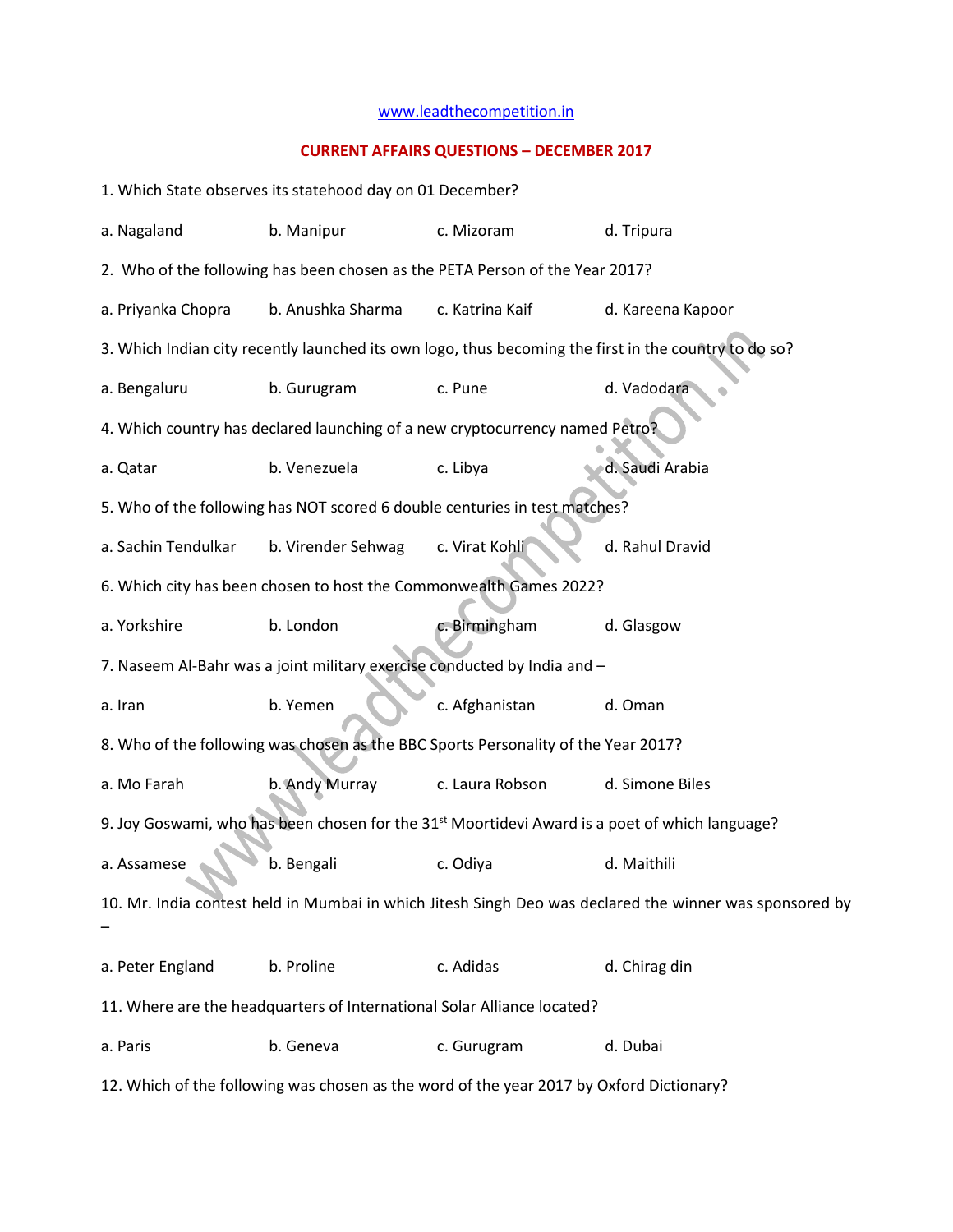| a. Feminism                                                                                                                                        | b. Selfie                                                            | c. Fake News          | d. Youthquake                                                                                         |  |  |  |
|----------------------------------------------------------------------------------------------------------------------------------------------------|----------------------------------------------------------------------|-----------------------|-------------------------------------------------------------------------------------------------------|--|--|--|
| 13. Of which of the following diseases was India declared free by the Health Minister Shri JP Nadda?                                               |                                                                      |                       |                                                                                                       |  |  |  |
| a. Glaucoma                                                                                                                                        | b. Cataract                                                          | c. Trachoma           | d. Melanoma                                                                                           |  |  |  |
| 14. At which of the following places did Rohit Sharma score his $3rd$ double century in ODIs becoming the<br>first batsman in the world to do so?  |                                                                      |                       |                                                                                                       |  |  |  |
| a. Rajkot                                                                                                                                          | b. Indore                                                            | c. Mohali             | d. Kolkata                                                                                            |  |  |  |
|                                                                                                                                                    |                                                                      |                       | 15. Who of the following has been chosen to be conferred the 2017 Vyas Samman by KK Birla Foundation? |  |  |  |
| a. Joy Goswami                                                                                                                                     | b. Mamta Kalia                                                       | c. Mamang Dai         | d. Niranjan Mishra                                                                                    |  |  |  |
|                                                                                                                                                    |                                                                      |                       | 16. Which State has decided to recognise political prisoners during emergency as Loktantra Senani?    |  |  |  |
| a. Rajasthan                                                                                                                                       | b. Bihar                                                             | c. Chhattisgarh       | d. Jharkhand                                                                                          |  |  |  |
|                                                                                                                                                    | 17. Who of the following has been awarded the FIFA Ballon d'Or 2017? |                       |                                                                                                       |  |  |  |
| a. Lionel Messi                                                                                                                                    | b. Neymar                                                            | c. Paul Pogba         | d. Cristiano Ronaldo                                                                                  |  |  |  |
| 18. Which country recently handed over its port Hambantota to China on a lease for 99 years?                                                       |                                                                      |                       |                                                                                                       |  |  |  |
| a. Seychelles                                                                                                                                      | b. Maldives                                                          | c. Sri Lanka          | d. Myanmar                                                                                            |  |  |  |
| 19. Which Indian event was included by UNESCO in Intangible World Heritage list?                                                                   |                                                                      |                       |                                                                                                       |  |  |  |
| a. Kumbh Mela                                                                                                                                      | b. Sonepur Mela                                                      | c. Pushkar Fair       | d. Thrissur Pooram                                                                                    |  |  |  |
| 20. The National Green Tribunal recently banned plastic items like carry bags, plates and cutlery in towns<br>located on the banks of which river? |                                                                      |                       |                                                                                                       |  |  |  |
| a. Narmada                                                                                                                                         | Yamuna<br>b.                                                         | c. Ganga              | d. Brahamaputra                                                                                       |  |  |  |
| 21. Which of the following states was not severely affected by the Cyclone Ockhi?                                                                  |                                                                      |                       |                                                                                                       |  |  |  |
| a. Tamil Nadu                                                                                                                                      | b. Kerala                                                            | c. Karnataka          | d. Andhra Pradesh                                                                                     |  |  |  |
| 22. Vigilante Ace was a joint air exercise carried out by the United States of America and -                                                       |                                                                      |                       |                                                                                                       |  |  |  |
| a. Israel                                                                                                                                          | b. France                                                            | c. South Korea        | d. India                                                                                              |  |  |  |
| 23. Shamli which was recently included in the National Capital Territory is a district of -                                                        |                                                                      |                       |                                                                                                       |  |  |  |
| a. Uttar Pradesh                                                                                                                                   | b. Haryana                                                           | c. Rajasthan          | d. Madhya Pradesh                                                                                     |  |  |  |
| 24. DARPAN project launched by the Central Government is aimed at improving the services of -                                                      |                                                                      |                       |                                                                                                       |  |  |  |
| a. Regional Rural Banks                                                                                                                            |                                                                      | b. Rural Post Offices |                                                                                                       |  |  |  |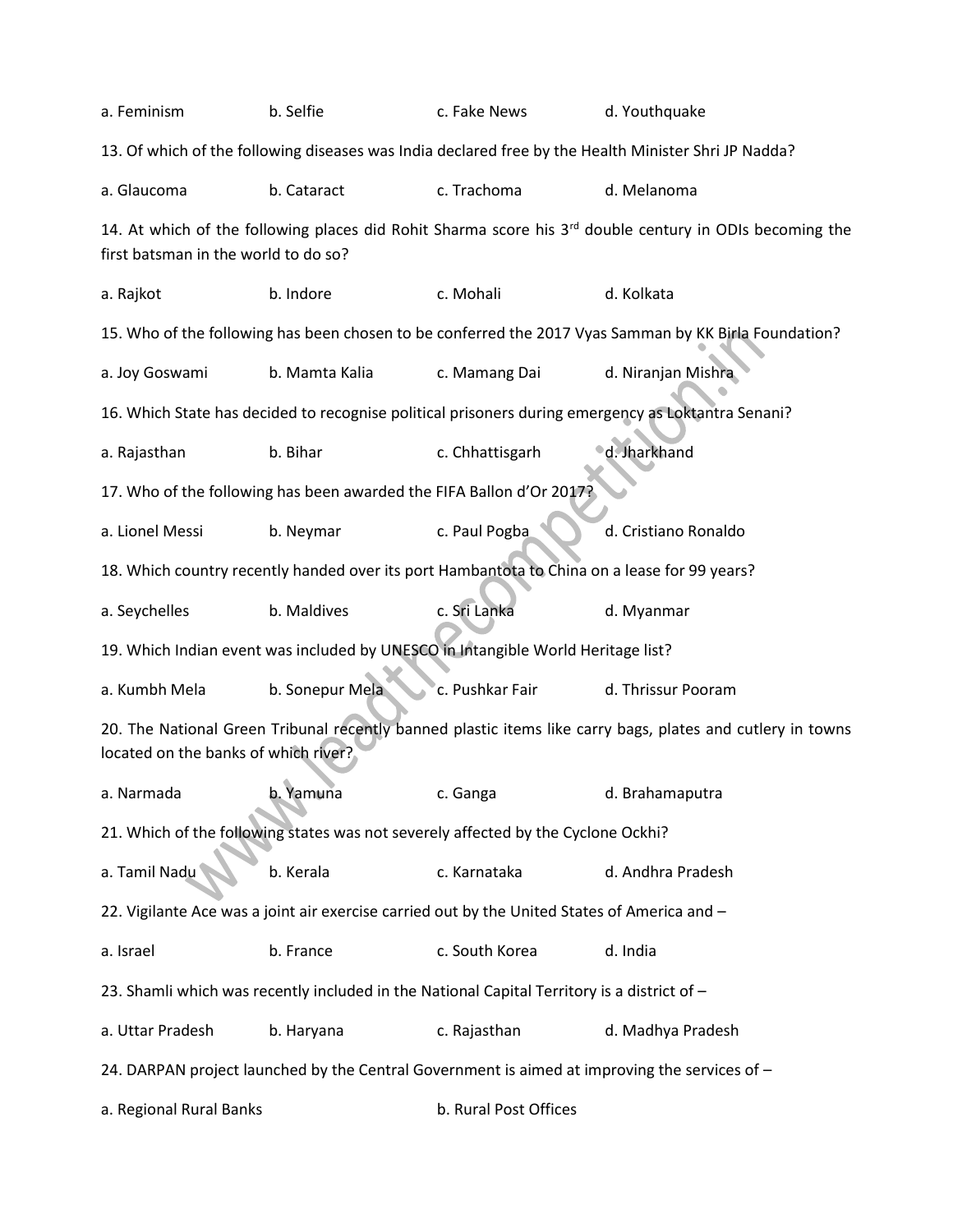| c. Rural Health Centres                                                                                                 |                                                                         | d. Rural Communication |                                                                                                    |  |  |
|-------------------------------------------------------------------------------------------------------------------------|-------------------------------------------------------------------------|------------------------|----------------------------------------------------------------------------------------------------|--|--|
| 25. Dhanraj Bhagat, whose 100th birth anniversary is being observed this year was a well-known -                        |                                                                         |                        |                                                                                                    |  |  |
| a. Painter                                                                                                              | b. Sculptor                                                             | c. Musician            | d. Freedom fighter                                                                                 |  |  |
| 26. Mt. Hope which was in news recently is located on which continent?                                                  |                                                                         |                        |                                                                                                    |  |  |
| a. Europe                                                                                                               | b. North America                                                        | c. Asia                | d. Antarctica                                                                                      |  |  |
|                                                                                                                         | 27. Which country has the highest number of its citizens living abroad? |                        |                                                                                                    |  |  |
| a. India                                                                                                                | b. Pakistan                                                             | c. Indonesia           | d. Bangladesh                                                                                      |  |  |
| 28. In which city is India's first National Rail and Transportation University proposed to be set up?                   |                                                                         |                        |                                                                                                    |  |  |
| a. Secunderabad                                                                                                         | b. Vadodara                                                             | c. Varanasi            | d. Pune                                                                                            |  |  |
| 29. Which day in India is observed as Kisan Diwas (Farmers' Day)?                                                       |                                                                         |                        |                                                                                                    |  |  |
| a. 22 December                                                                                                          | b. 23 December                                                          | c. 24 December         | d. 25 December                                                                                     |  |  |
|                                                                                                                         | 30. Ajeya Warrior is a joint military exercise conducted by India and - |                        |                                                                                                    |  |  |
| a. Maldives                                                                                                             | b. Russia                                                               | c. United Kingdom      | d. Oman                                                                                            |  |  |
| 31. Which State recently passed a bill awarding death sentence to those guilty of raping girls aged 12 and<br>below?    |                                                                         |                        |                                                                                                    |  |  |
| a. Madhya Pradesh                                                                                                       | b. Gujarat                                                              | c. Jharkhand           | d. Uttar Pradesh                                                                                   |  |  |
|                                                                                                                         |                                                                         |                        | 32. INS Kalvari, the first of Scorpene class submarines was commissioned into the Indian Navy at - |  |  |
| a. Kochi                                                                                                                | b. Goa                                                                  | c. Visakhapatnam       | d. Mumbai                                                                                          |  |  |
| 33. Which country recently lifted a ban on movie theatres imposed over 35 years ago?                                    |                                                                         |                        |                                                                                                    |  |  |
| a. Iran                                                                                                                 | b. Saudi Arabia                                                         | c. Oman                | d. Libya                                                                                           |  |  |
| 34. Who of the following is the new President of Indian Olympic Association?                                            |                                                                         |                        |                                                                                                    |  |  |
| a. Narinder Batra                                                                                                       | b. Mariamma Koshy                                                       | c. N Srinivasan        | d. Vinod Rai                                                                                       |  |  |
| 35. In a recent survey Taj Mahal was listed as the second best UNESCO World Heritage Site. Who conducted<br>the survey? |                                                                         |                        |                                                                                                    |  |  |
| a. TripAdvisor                                                                                                          |                                                                         | b. Lonely Planet       |                                                                                                    |  |  |
| c. National Geographic Channel                                                                                          |                                                                         | d. Discovery           |                                                                                                    |  |  |